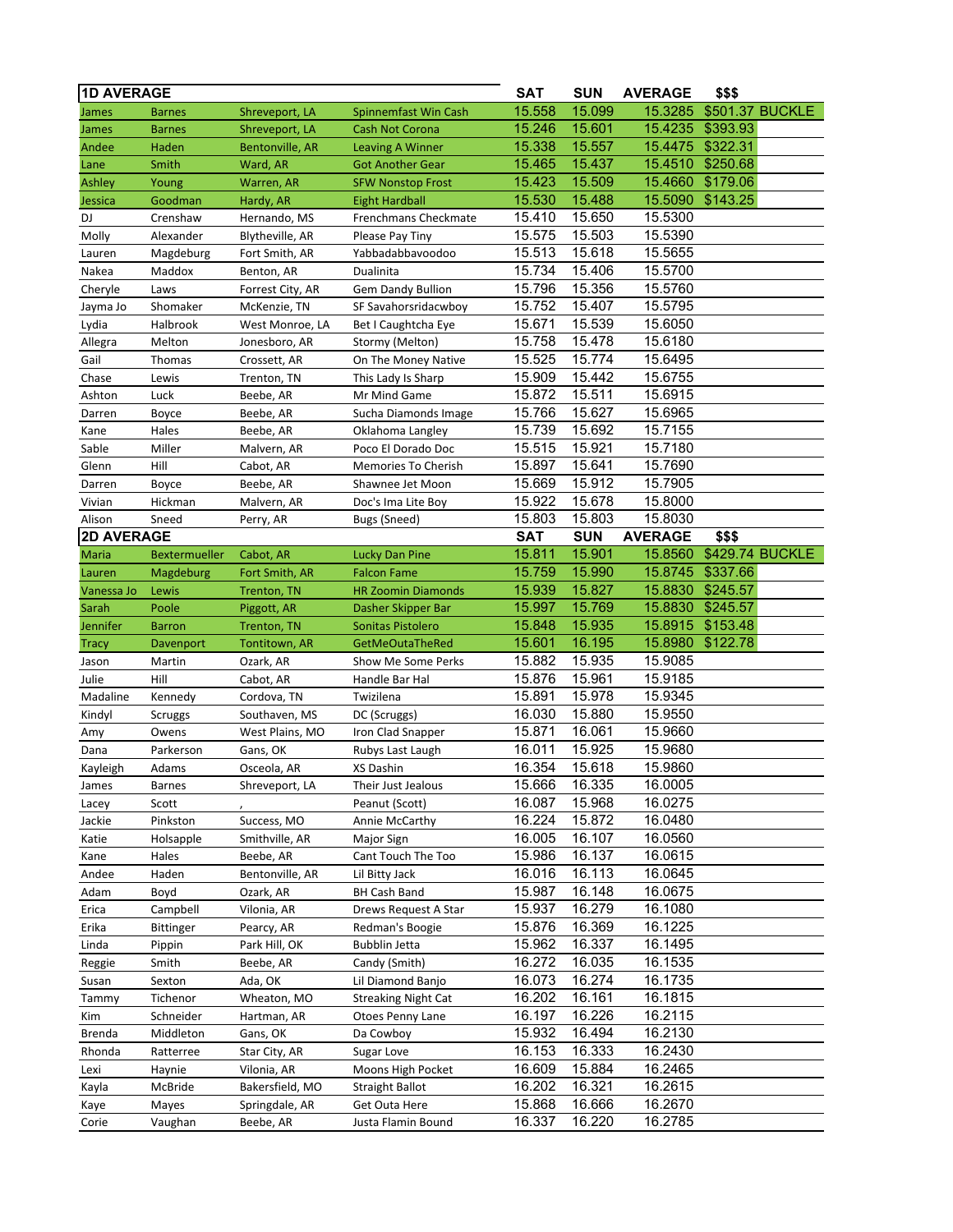| Tena              | Spencer            | Russellville, AR                | Shakem Up Daddy                        | 16.415           | 16.146           | 16.2805            |                 |                 |
|-------------------|--------------------|---------------------------------|----------------------------------------|------------------|------------------|--------------------|-----------------|-----------------|
| Darcy             | Kirkpatrick        | Greenbriar, AR                  | Top Moon Todd                          | 16.577           | 16.026           | 16.3015            |                 |                 |
| Christy           | Kurck              | Rose Bud, AR                    | QM Lil Scootin Lea                     | 16.270           | 16.344           | 16.3070            |                 |                 |
| Wesley            | Haley              | Millington, TN                  | Dashin Tonto                           | 16.487           | 16.128           | 16.3075            |                 |                 |
| Gina              | Cullum             | Clinton, AR                     | GR Noble Fan Zan                       | 16.402           | 16.232           | 16.3170            |                 |                 |
| Caity             | Looney             | Searcy, AR                      | Doc Bar Bud                            | 16.333           | 16.318           | 16.3255            |                 |                 |
| <b>3D AVERAGE</b> |                    |                                 |                                        | <b>SAT</b>       | <b>SUN</b>       | <b>AVERAGE</b>     | \$\$\$          |                 |
| Judy              | <b>Brown</b>       | Brinkley, AR                    | <b>Always A Treasure</b>               | 16.393           | 16.327           | 16.3600            | \$286.50 BUCKLE |                 |
| Robyn             | <b>Mulloy</b>      | Moro, AR                        | <b>Maximus Bid</b>                     | 16.416           | 16.313           | 16.3645            | \$225.10        |                 |
| Sable             | Miller             | Malvern, AR                     | Juno I'm First                         | 16.397           | 16.365           | 16.3810            | \$184.18        |                 |
| Tammy             | Tichenor           | Wheaton, MO                     | <b>TM Moonlight Streak</b>             | 16.426           | 16.357           | 16.3915            | \$143.25        |                 |
| Roxanne           | <b>Bradshaw</b>    | Rison, AR                       | Im Seekin The Money                    | 16.452           | 16.341           | 16.3965            | \$102.32        |                 |
| <b>Terry</b>      | <b>Fuller</b>      | Poplar Grove, AR                | <b>Penny Corona</b>                    | 16.479           | 16.316           | 16.3975            | \$81.86         |                 |
| Laura             | Kerschen           | Pomona, MO                      | How Dya Like Me Now                    | 16.444           | 16.375           | 16.4095            |                 |                 |
| Debbie            | Owen               | Star City, AR                   | Gaddis Candyman                        | 16.669           | 16.158           | 16.4135            |                 |                 |
| Jerry             | Keith              | Adair, OK                       | Wondering What                         | 16.855           | 15.989           | 16.4220            |                 |                 |
| Ashton            | Luck               | Beebe, AR                       | <b>Sweet Fancy Nancy</b>               | 16.304           | 16.583           | 16.4435            |                 |                 |
| Jordan            | Elliff             | Doniphan, MO                    | Docs Dun Lynx                          | 16.843           | 16.051           | 16.4470            |                 |                 |
| Dee               | Ratliff            | Judsonia, AR                    | Rtuff Judge                            | 17.015           | 15.891           | 16.4530            |                 |                 |
| Lanea             | <b>Bittinger</b>   | Pearcy, AR                      | Double Whootie                         | 16.519           | 16.493           | 16.5060            |                 |                 |
| Kellye            | Oakley             | Russellville, AR                | <b>Best Credit Yet</b>                 | 16.348           | 16.684           | 16.5160            |                 |                 |
| Tena              | Spencer            | Russellville, AR                | Patton (Spencer)                       | 16.561           | 16.594           | 16.5775            |                 |                 |
| Sherry            | Rhea               | Forrest City, AR                | Dos Blue Trouble                       | 16.988           | 16.172           | 16.5800            |                 |                 |
| Denise            | Woodard            | Danville, AR                    | Jack Zans Reflection                   | 16.750           | 16.447           | 16.5985            |                 |                 |
| Tammy             | Gerrard            | Marianna, AR                    | Georgetown Road                        | 16.666           | 16.653           | 16.6595            |                 |                 |
| Crystal           | Tackett            | Ash Flat, AR                    | TLC Shebas Lil Lark                    | 16.353           | 16.996           | 16.6745            |                 |                 |
| Marlena           | Williams           | Morrilton, AR                   | Catch This Flight                      | 16.721           | 16.708           | 16.7145            |                 |                 |
| Steve             | Prince             | Austin, AR                      | <b>Frenchmans Tuff Guy</b>             | 16.769           | 16.697           | 16.7330            |                 |                 |
| Margaret          | Hoose              | Lowell, AR                      | Cyberwheel                             | 16.827           | 16.670           | 16.7485            |                 |                 |
| KD                | Koon               | Fort Smith, AR                  | Quick Lady Smith                       | 17.090           | 16.427           | 16.7585            |                 |                 |
| Rilee             | Gann               | Searcy, AR                      | P.M.                                   | 16.835           | 16.734           | 16.7845            |                 |                 |
| Kaye              | Mayes              | Springdale, AR                  | Moody Blues                            | 16.866           | 16.720           | 16.7930            |                 |                 |
| Maria             | Bextermueller      | Cabot, AR                       | Cashin Affair                          | 16.616           | 17.048           | 16.8320            |                 |                 |
| James             | <b>Barnes</b>      | Shreveport, LA                  | Dashin Nonstop                         | 15.973           | 17.782           | 16.8775            |                 |                 |
| Andrew            | Sayger             | Hazen, AR                       | Dudes Spirit Boy                       | 16.662           | 17.122           | 16.8920            |                 |                 |
| Tonya             | King               | Cave City, AR                   | HR Wakinas Jet                         | 16.920           | 16.892           | 16.9060            |                 |                 |
| Kaycee            | Mayes              | Springdale, AR                  | Cash N April                           | 17.531           | 16.378           | 16.9545            |                 |                 |
| Taycie            | Matthews           | Wynne, AR                       | <b>Cruising Cowboy</b>                 | 16.978           | 16.971           | 16.9745            |                 |                 |
| Kristy            | Hart               | West Helena, AR                 | Gold Dude                              | 17.303           | 16.676           | 16.9895            |                 |                 |
| Jayla             | Elliff             | Doniphan, MO                    | Ima Dualena Gal                        | 16.859           | 17.259           | 17.0590            |                 |                 |
| Liz               | Crenshaw           | Hernando, MS                    | Tardy Bar                              | 17.036<br>17.140 | 17.096<br>17.140 | 17.0660<br>17.1400 |                 |                 |
| Brittany          | Bryant             | West Monroe, LA                 | Deuces Last Dance<br>Michigan (Gentry) | 17.971           | 16.440           | 17.2055            |                 |                 |
| Emily Jo          | Gentry<br>Turner   | Blytheville, AR                 | Streakin Barbara Jean                  | 17.085           | 17.358           | 17.2215            |                 |                 |
| Cheri             |                    | Coldwater, MS                   | Moon (Fessler)                         | 17.098           | 17.355           | 17.2265            |                 |                 |
| Carrie<br>Molly   | Fessler<br>Dillion | Mtn Grove, MO<br>Harrisburg, AR | JR (Dillion)                           | 17.420           | 17.051           | 17.2355            |                 |                 |
| Jax               | Johnson            | Jonesboro, AR                   | Sam (Johnson)                          | 17.275           | 17.261           | 17.2680            |                 |                 |
| <b>4D AVERAGE</b> |                    |                                 |                                        | SAT              | <b>SUN</b>       | <b>AVERAGE</b>     | \$\$\$          |                 |
| Mendy             | Craft              | Charlotte, AR                   | <b>Docs Gills</b>                      | 17.349           | 17.327           | 17.3380            |                 | \$214.87 BUCKLE |
| Jim               | Tackett            | Ash Flat, AR                    | <b>Frostys Jet Moon</b>                | 18.170           | 16.596           | 17.3830            | \$168.83        |                 |
| Kylee             | <b>Huggins</b>     | Pangburn, AR                    | <b>Top Sailsman</b>                    | 17.722           | 17.080           | 17.4010            | \$138.13        |                 |
| Sue               | Addis              | Hartville, MO                   | <b>Six Bugs Lad</b>                    | 17.254           | 17.578           | 17.4160            | \$107.44        |                 |
| <b>Megan</b>      | Williamson         | Clinton, AR                     | <b>Sheza Misty Stream</b>              | 17.769           | 17.103           | 17.4360            | \$76.74         |                 |
| Alissa            | <b>Burchfield</b>  | Rondo, AR                       | Josie (Burchfield)                     | 17.658           | 17.237           | 17.4475            | \$61.39         |                 |
| Rhonda            | Fowler             | Arkadelphia, AR                 | Sailor's Doc Gunner                    | 17.627           | 17.280           | 17.4535            |                 |                 |
| Dara              | Keith              | Adair, OK                       | Flamin Tejano                          | 17.742           | 17.208           | 17.4750            |                 |                 |
| Lexi              | Haynie             | Vilonia, AR                     | Ima Lil Fancy                          | 17.683           | 17.303           | 17.4930            |                 |                 |
| Adam              | Boyd               | Ozark, AR                       | Hittin The Moonshine                   | 16.287           | 18.715           | 17.5010            |                 |                 |
|                   |                    | Ratcliff, AR                    | Beaus Hustler                          | 16.985           | 18.071           | 17.5280            |                 |                 |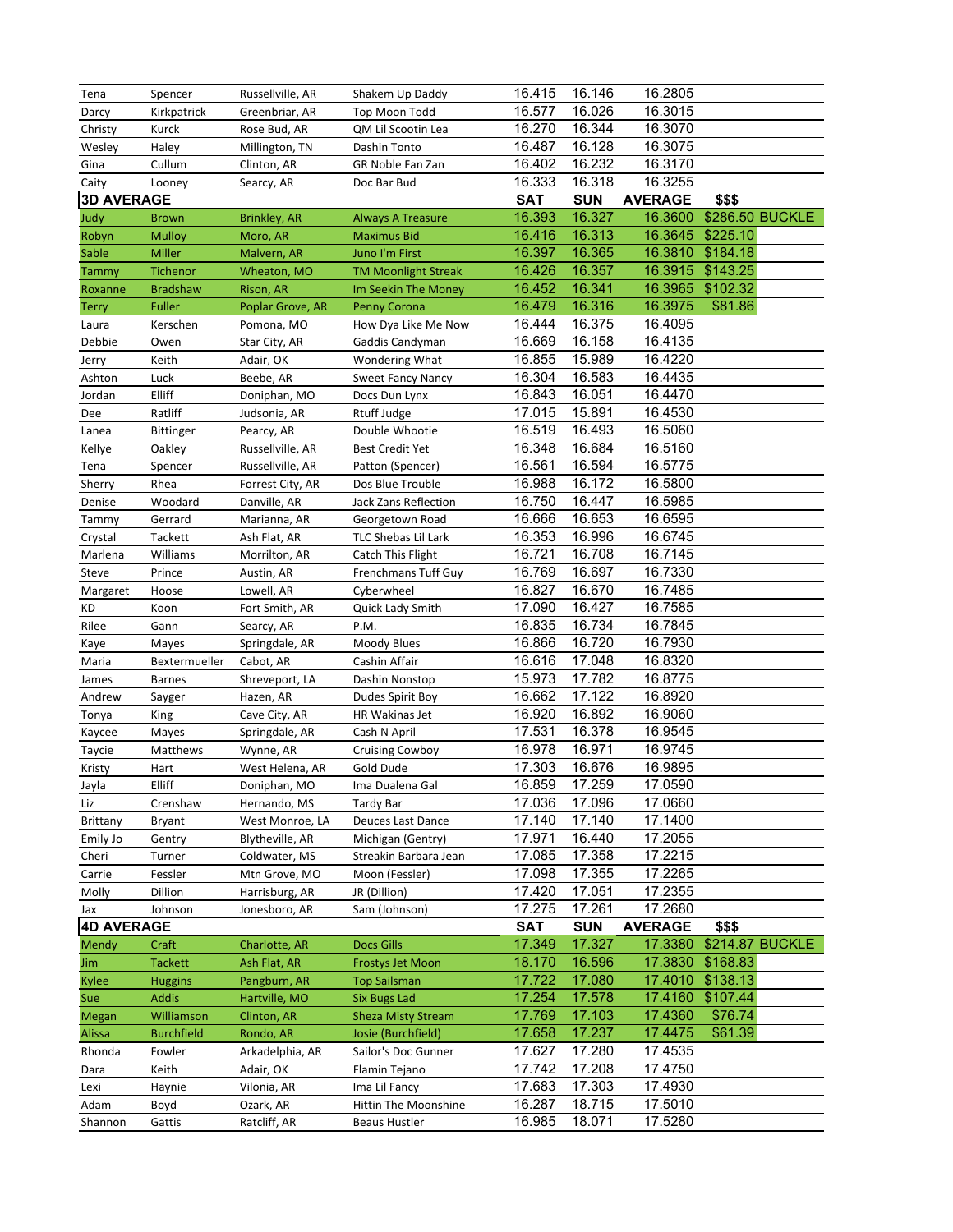| Tonda              | Ellis          | Monticello, AR     | Honey Due                | 17.740 | 17.360 | 17.5500 |
|--------------------|----------------|--------------------|--------------------------|--------|--------|---------|
| Sandra             | Sanders        | Salem, AR          | Tuesday (Sanders)        | 17.913 | 17.243 | 17.5780 |
| Marlena            | Williams       | Morrilton, AR      | Mans Little Blarney      | 17.815 | 17.347 | 17.5810 |
| Rhonda             | Fowler         | Arkadelphia, AR    | Silver Te                | 17.545 | 17.787 | 17.6660 |
| Tena               | Spencer        | Russellville, AR   | Assure Mea Corona        | 17.968 | 17.532 | 17.7500 |
| Nicole             | Hubbard        | Salem, AR          | <b>Bros Long Bow</b>     | 18.327 | 17.219 | 17.7730 |
|                    |                |                    |                          |        |        |         |
| Sierra             | Buehlmann      | Success, MO        | Cowboy (Buehlmann)       | 15.929 | 19.641 | 17.7850 |
| Andrew             | Wilkison       | Wynne, AR          | Darby (Wilkison)         | 17.514 | 18.338 | 17.9260 |
| Margaret           | Gaston         | Little Rock, AR    | <b>Stately Dinner</b>    | 18.653 | 17.233 | 17.9430 |
| Lauren             | Neal           | Romance, AR        | Its Tardy                | 18.146 | 17.889 | 18.0175 |
| Kaylee             | Carthel        | Searcy, AR         | Allie (Carthel)          | 18.419 | 18.083 | 18.2510 |
| Charlene           | Williams       | Hernando, MS       | Ms Bully                 | 18.473 | 18.081 | 18.2770 |
| Bryan              | Ford           | Sallisaw, OK       | VF Streakin Fo Money     | 21.189 | 15.758 | 18.4735 |
| Elisabeth          | Ragsdale       | Wheatley, AR       | Sheza Firey Lady         | 18.084 | 18.898 | 18.4910 |
| EH                 | Turner         | Coldwater, MS      | Lizzy Dash               | 18.774 | 18.547 | 18.6605 |
| Jo                 | Reed           | Little Rock, AR    | Pearl (Reed)             | 20.506 | 16.953 | 18.7295 |
| Nikki              | Nash-Geisler   | Brinkley, AR       | King Colonel Leo         | 21.105 | 16.715 | 18.9100 |
| Elisa              | Conrade        | Vilonia, AR        | Bernie Mac               | 18.795 | 19.460 | 19.1275 |
| Ava Clair          | Johnson        | Jonesboro, AR      | Stormy (Johnson)         | 20.384 | 19.802 | 20.0930 |
| Haley              | Hart           | West Helena, AR    | Maisy (Hart)             | 44.307 | 41.578 | 42.9425 |
| Shelly             | Sanders        | Viola, AR          | Rowdy Effort             | 15.291 | 99.999 | 57.6450 |
| Jackie             | <b>Brand</b>   | Harrison, AR       | Top Of The Rock          | 99.999 | 15.505 | 57.7520 |
| Kelly              | Parker         | Muldrow, OK        | <b>Fiesty Fire Water</b> | 99.999 | 15.510 | 57.7545 |
| Rayann             | Fuller         | Poplar Grove, AR   | Rudy Rodgers             | 15.513 | 99.999 | 57.7560 |
| Jennifer           | Barron         | Trenton, TN        | Willie Burnin            | 99.999 | 15.518 | 57.7585 |
|                    | Bradshaw       |                    |                          | 99.999 | 15.541 | 57.7700 |
| Roxanne            |                | Rison, AR          | Easy Master Cash         |        | 15.571 |         |
| Katie              | Brown          | Waverly, TN        | VF Smoked Rabbit         | 99.999 |        | 57.7850 |
| Connie             | Bagwell        | Springdale, AR     | Miss Jammin Jet          | 15.709 | 99.999 | 57.8540 |
| Jody               | Davis          | Austin, AR         | Bossy N Perky            | 99.999 | 15.735 | 57.8670 |
| Jayma Jo           | Shomaker       | McKenzie, TN       | SF Just Giver A Shot     | 15.812 | 99.999 | 57.9055 |
| Kelly              | Parker         | Muldrow, OK        | Kokomo Streaker          | 15.821 | 99.999 | 57.9100 |
| Lexi               | Smith          | Pearcy, AR         | Tawas In The Money Hutt  | 99.999 | 15.880 | 57.9395 |
| Kalia              | Fournier       | Jonesboro, AR      | Zeps Perscription        | 99.999 | 15.901 | 57.9500 |
| Lanea              | Bittinger      | Pearcy, AR         | Aprils Unikia Dazzler    | 15.906 | 99.999 | 57.9525 |
| Darren             | Boyce          | Beebe, AR          | Blue (Boyce)             | 99.999 | 15.911 | 57.9550 |
| Sandie             | Milam          | Greenbrier, AR     | To Nosie for Texas       | 15.912 | 99.999 | 57.9555 |
| Ann Marie          | Arnett         | Vilonia, AR        | Sweet Adriana            | 99.999 | 15.914 | 57.9565 |
| Katie              | Brown          | Waverly, TN        | Some Dreamer             | 15.930 | 99.999 | 57.9645 |
| Jennifer           | Hyde           | Mt. Vernon, AR     | SS Claim To Fame         | 15.942 | 99.999 | 57.9705 |
| Susan              | Gibson         | Tillar, AR         | SF Sportin The Tenn      | 15.955 | 99.999 | 57.9770 |
| Courtney           | Lafferty       | Caruthersville, MO | <b>Fourtunes Fanny</b>   | 15.970 | 99.999 | 57.9845 |
| Kimberleigh Waters |                | Mayflower, AR      | Jetalong Lil Norfleet    | 15.978 | 99.999 | 57.9885 |
| Lauren             | Smith          | Pearcy, AR         | Renes Lady Bar           | 16.024 | 99.999 | 58.0115 |
| Wallis             | Wimeish        |                    | Diviroyal Cash           | 16.025 | 99.999 | 58.0120 |
| Rayann             | Fuller         | Poplar Grove, AR   | Hallmark Ben             | 99.999 | 16.077 | 58.0380 |
| Bailey             | Williams       | Morrilton, AR      | <b>WCF Silver Times</b>  | 16.108 | 99.999 | 58.0535 |
| Tammy              | Crowder        | Austin, AR         | Bargain Town             | 99.999 | 16.127 | 58.0630 |
| Lacey              | Scott          |                    | Darcy (Scott)            | 16.136 | 99.999 | 58.0675 |
|                    |                |                    |                          | 16.144 | 99.999 | 58.0715 |
| Sherry             | Rhea           | Forrest City, AR   | Sir Chase                |        |        |         |
| Jessica            | Caldwell       | Brinkley, AR       | Wyoming Peppy Son        | 16.183 | 99.999 | 58.0910 |
| Dale               | <b>Burgess</b> | Dardanelle, AR     | Frenchmans Gold Dust     | 99.999 | 16.188 | 58.0935 |
| Lauren             | Smith          | Pearcy, AR         | She Can Du               | 16.223 | 99.999 | 58.1110 |
| Roxanne            | Bradshaw       | Rison, AR          | Berts Snipper Bar        | 16.230 | 99.999 | 58.1145 |
| Gina               | Cullum         | Clinton, AR        | A Colonel In Pink        | 16.236 | 99.999 | 58.1175 |
| Katie              | Brown          | Waverly, TN        | <b>Smarty Sixum</b>      | 16.254 | 99.999 | 58.1265 |
| Maria              | Bextermueller  | Cabot, AR          | Red Pepa Jet             | 99.999 | 16.270 | 58.1345 |
| Jax                | Johnson        | Jonesboro, AR      | <b>Buds To You</b>       | 16.273 | 99.999 | 58.1360 |
| Shelby             | Williams       | Morrilton, AR      | Smooth Cool Boogie       | 99.999 | 16.302 | 58.1505 |
| Chase              | Lewis          | Trenton, TN        | <b>Banks Bomber</b>      | 99.999 | 16.311 | 58.1550 |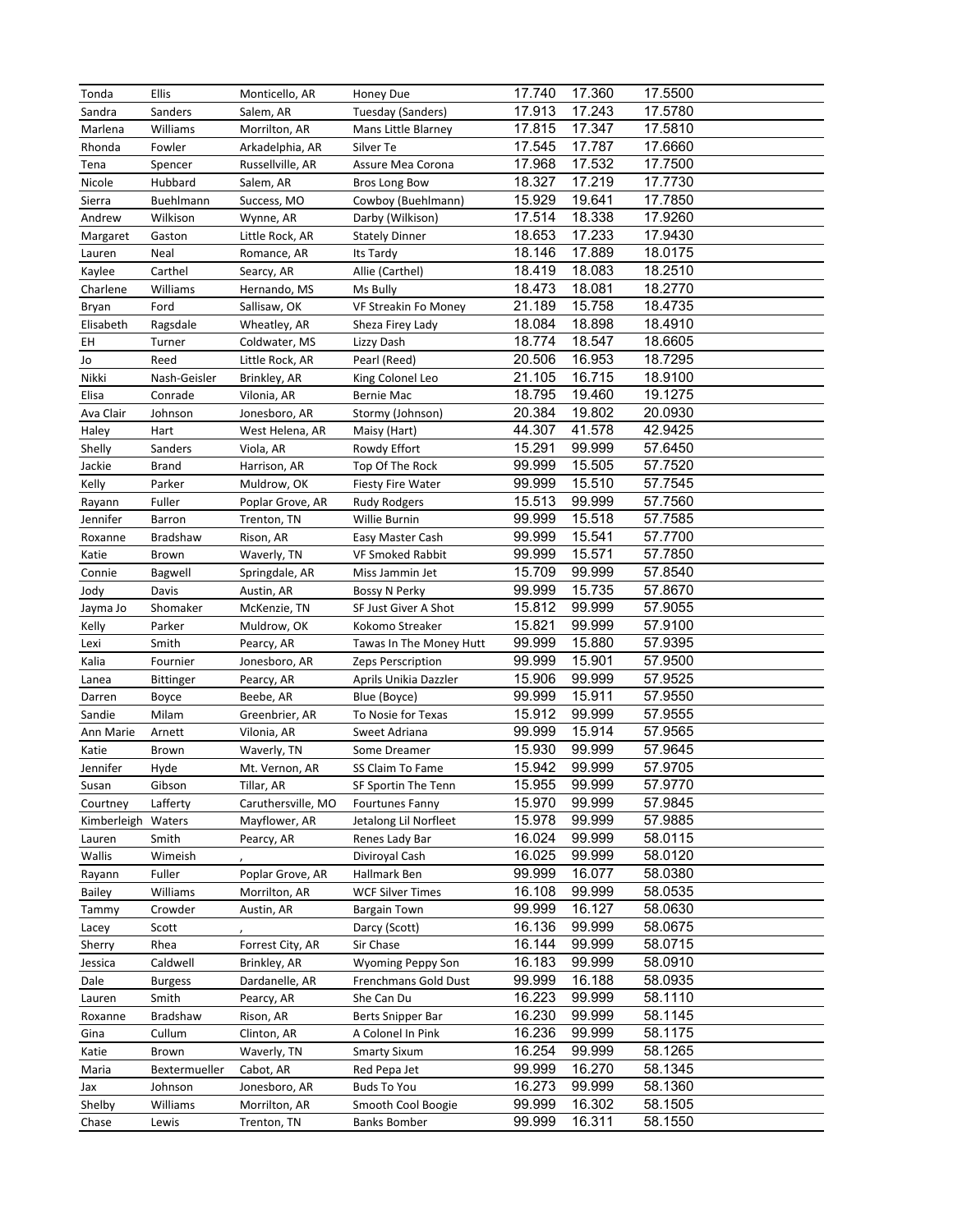| Mike          | Toll           | Francisco, IN      | Sheza Shoot Special       | 99.999 | 16.313 | 58.1560 |
|---------------|----------------|--------------------|---------------------------|--------|--------|---------|
| Leslie        | Ballard        | Hickory Ridge, AR  | Jessie (Ballard)          | 16.336 | 99.999 | 58.1675 |
| Michelle      | McCartney      | Clarksville, AR    | Marthas Freckle           | 16.345 | 99.999 | 58.1720 |
| Andrew        | Sayger         | Hazen, AR          | Otoe Jackies Omega        | 16.361 | 99.999 | 58.1800 |
| Robin         | Lyons          | Searcy, AR         | Zippin Ladies Bar         | 99.999 | 16.429 | 58.2140 |
| Shannon       | McReynolds     | Cave City, AR      | My Kinda Cowboy           | 16.441 | 99.999 | 58.2200 |
| Bri           | Arnold         | Judsonia, AR       | Scat (Arnold)             | 99.999 | 16.520 | 58.2595 |
| Carol         | Kinder         | Black Rock, AR     | Zippo's Hershey Kiss      | 16.527 | 99.999 | 58.2630 |
| Lacey         | Scott          |                    | Harley (Scott)            | 16.529 | 99.999 | 58.2640 |
| Rhonda        | Ratterree      | Star City, AR      | Some Perks Bug Me         | 99.999 | 16.540 | 58.2695 |
| Janae         | Wilson         | Lowell, AR         | Denvers Nick Bar          | 16.556 | 99.999 | 58.2775 |
| Lane          | Smith          | Ward, AR           | Zesty Orange Tango        | 16.558 | 99.999 | 58.2785 |
| Gracie        | Fuller         | Poplar Grove, AR   | T Joe                     | 99.999 | 16.578 | 58.2885 |
| Barbara       | Brown          | Greenbrier, AR     | Shadow (Brown)            | 16.619 | 99.999 | 58.3090 |
| Bridget       | Palmer         | Maynard, AR        | Scooter (Palmer)          | 99.999 | 16.630 | 58.3145 |
| Jody          | Woodard        | Waldron, AR        | <b>Fly Without Wings</b>  | 16.643 | 99.999 | 58.3210 |
| Amy           | Owens          | West Plains, MO    | <b>BDL Smooth Pine</b>    | 16.685 | 99.999 | 58.3420 |
| Erica         | Campbell       | Vilonia, AR        | EC Flashy Nick Bar        | 16.721 | 99.999 | 58.3600 |
| Jessica L.    | Davis          | Amagon, AR         | Poverty's Misty           | 99.999 | 16.721 | 58.3600 |
| Kristy        | Hart           | West Helena, AR    | Mr. Shiloh                | 99.999 | 16.725 | 58.3620 |
| Nakea         | Maddox         | Benton, AR         | Diesel (Maddox)           | 16.781 | 99.999 | 58.3900 |
| James         | <b>Barnes</b>  | Shreveport, LA     | TK Special                | 99.999 | 16.804 | 58.4015 |
| Jaylie        | Matthews       | Wynne, AR          | Hey Dash N Cash           | 99.999 | 16.821 | 58.4100 |
| Kellye        | Oakley         | Russellville, AR   | Streakin Revenge          | 99.999 | 16.825 | 58.4120 |
| Kim           | Schneider      | Hartman, AR        | <b>KN Fabulous Marsey</b> | 99.999 | 16.849 | 58.4240 |
| Manda         | Ham            | Mena, AR           | Levados Cash Bars         | 16.893 | 99.999 | 58.4460 |
| Jayma Jo      | Shomaker       | McKenzie, TN       | SF Just Cumz Natural      | 99.999 | 16.896 | 58.4475 |
| Debbie        | Hancock        | Greenbrier, AR     | Jet Chasin Alibi          | 99.999 | 16.907 | 58.4530 |
| Courtney      | Lafferty       | Caruthersville, MO | Fortune To Fame           | 99.999 | 16.919 | 58.4590 |
| Susan         | Gibson         | Tillar, AR         | Had Cash Once             | 16.936 | 99.999 | 58.4675 |
| Tiffany       | Vaughan        | Beebe, AR          | Anutter Boy               | 16.963 | 99.999 | 58.4810 |
| Kayleigh      | Adams          | Osceola, AR        | TJO Judys Honor           | 99.999 | 17.030 | 58.5145 |
| Jennifer      | Whitley        | Malvern, AR        | Tidal for Speed           | 99.999 | 17.120 | 58.5595 |
| Dyana         | Jantzen        | Porter, OK         | Luigis Jet                | 17.272 | 99.999 | 58.6355 |
| Allie         | Johnson        |                    | Buttercup (Johnson)       | 99.999 | 17.335 | 58.6670 |
| Cindy         | Toll           | Francisco, IN      | Sheza Casanova Special    | 99.999 | 17.535 | 58.7670 |
| Ashton        | Luck           | Beebe, AR          | Ladys Dixie Rose          | 99.999 | 17.552 | 58.7755 |
| Ashley        | Young          | Warren, AR         | Frosty Pacific Wonder     | 99.999 | 17.620 | 58.8095 |
| Jenny         | Rampey         | Pryor, OK          | <b>Blossom Playgirl</b>   | 17.807 | 99.999 | 58.9030 |
| Debbie        | Isaacs         | Vilonia, AR        | <b>BH Dialing Hancock</b> | 17.869 | 99.999 | 58.9340 |
| Dale          | <b>Burgess</b> | Dardanelle, AR     | Zans Two Eyed Huck        | 18.012 | 99.999 | 59.0055 |
| Mandy         | Bari           | Jonesboro, AR      | Witch Hazel Whiskey       | 18.980 | 99.999 | 59.4895 |
| LeAnne        | Haley          | Millington, TN     | Skips Peppy Lena          | 20.858 | 99.999 | 60.4285 |
| Meghan        | Tyrrell        | Rossville, TN      | Beaus Last Dash           | 24.263 | 99.999 | 62.1310 |
| Ashton        | Luck           | Beebe, AR          | Ms Hitch                  | 99.999 | 99.999 | 99.9990 |
| <b>Brooks</b> | Owen           | Star City, AR      | Mavericko                 | 99.999 | 99.999 | 99.9990 |
| Jan           | Oxner          | Mairianna, AR      | Ottie (Oxner)             | 99.999 | 99.999 | 99.9990 |
| Monica        | Cooley         | Clinton, AR        | Unchained Indian          | 99.999 | 99.999 | 99.9990 |
| Elisabeth     | Ragsdale       | Wheatley, AR       | PS Itchies Gold Mine      | 99.999 | 99.999 | 99.9990 |
| Mandy         | Bari           | Jonesboro, AR      | Forrest Firewater         | 99.999 | 99.999 | 99.9990 |
| Carla         | Baron          | Harrison, AR       | Zevis Eye Opener          | 99.999 | 99.999 | 99.9990 |
| Adam          | Boyd           | Ozark, AR          | Teller Bout EZ Money      | 99.999 | 99.999 | 99.9990 |
| Christy       | Kurck          | Rose Bud, AR       | Firewater Bug Juice       | 99.999 | 99.999 | 99.9990 |
| Nikki         | Goodson        | Bono, AR           | MissFirewaterEpisode      | 99.999 | 99.999 | 99.9990 |
| Nikki         | Goodson        | Bono, AR           | Roxy (Goodson)            | 99.999 | 99.999 | 99.9990 |
| Mike          | Toll           | Francisco, IN      | Awesome Angie             | 99.999 | 99.999 | 99.9990 |
| Carla         | Baron          | Harrison, AR       | Hollywood Shake           | 99.999 | 99.999 | 99.9990 |
| Zoe           | McQueen        | Atkins, AR         | Make Him Dash             | 99.999 | 99.999 | 99.9990 |
| Katie         | Roberts        | Russellville, AR   | Juma Gem                  | 99.999 | 99.999 | 99.9990 |